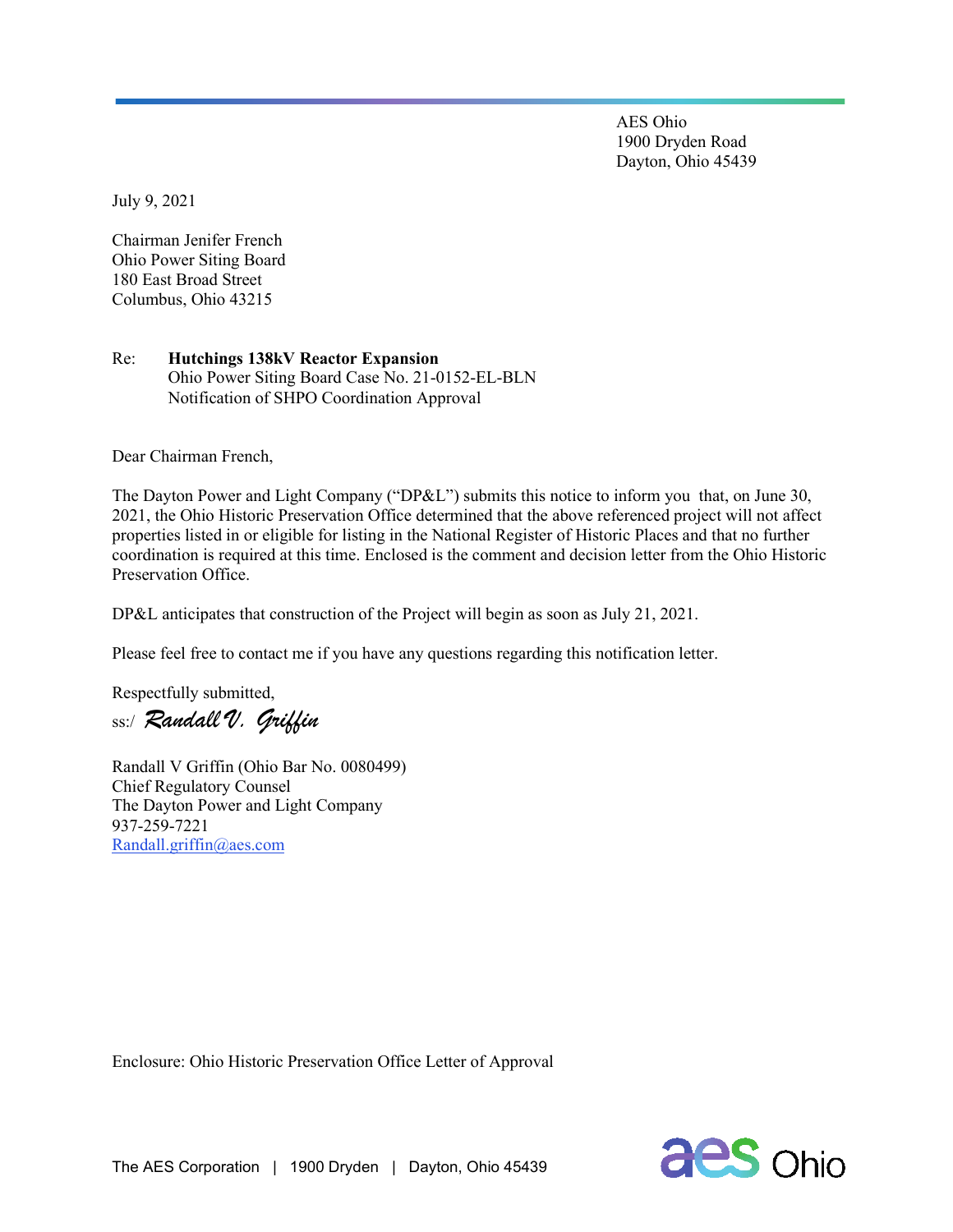

In reply refer to 2021-MOT-51869

June 30, 2021

Crista Haag Arcadis U.S. Inc. 4665 Cornell Road, Suite 200 Cincinnati, Ohio 45241

Dear Ms. Haag:

RE: Dayton Power and Light Hutchings Reactor, Miami Township, Montgomery County, Ohio

This is in response to the receipt, on June 24, 2021, of correspondence regarding the Dayton Power and Light Hutchings Reactor expansion in Miami Township, Montgomery County, Ohio*.* The comments of the Ohio Historic Preservation Office are submitted in accordance with the provisions of Section 106 of the National Historic Preservation Act of 1966, as amended.

Based on the information submitted, it is my opinion that the proposed undertaking will not affect properties listed in or eligible for listing in the National Register of Historic Places. No further coordination is required unless the project changes or archaeological remains are discovered during the course of the project. In such a situation, this office should be contacted as per 36 CFR 800.13.

Please be advised that this is a Section 106 decision. This review decision may not extend to other SHPO programs. If you have any questions, please contact me at (614) 298-2000, or by email at [nyoung@ohiohistory.org.](mailto:nyoung@ohiohistory.org) Please note the Ohio SHPO now accepts electronic-only submissions for state and/or federal review under Section 106 and ORC 149.53. Please send your submissions to [section106@ohiohistory.org.](mailto:section106@ohiohistory.org) We have also updated our [Survey Report Submission Standards](https://www.ohiohistory.org/OHC/media/OHC-Media/Documents/SHPO/Survey/Report-Submission-Standards_10282020_FINAL.PDF)

Sincerely, Jathon Cl. Young

Nathan J. Young, Project Reviews Manager Resource Protection and Review

800 E. 17th Ave., Columbus, OH 43211-2474 . 614.297.2300 . ohiohistory.org